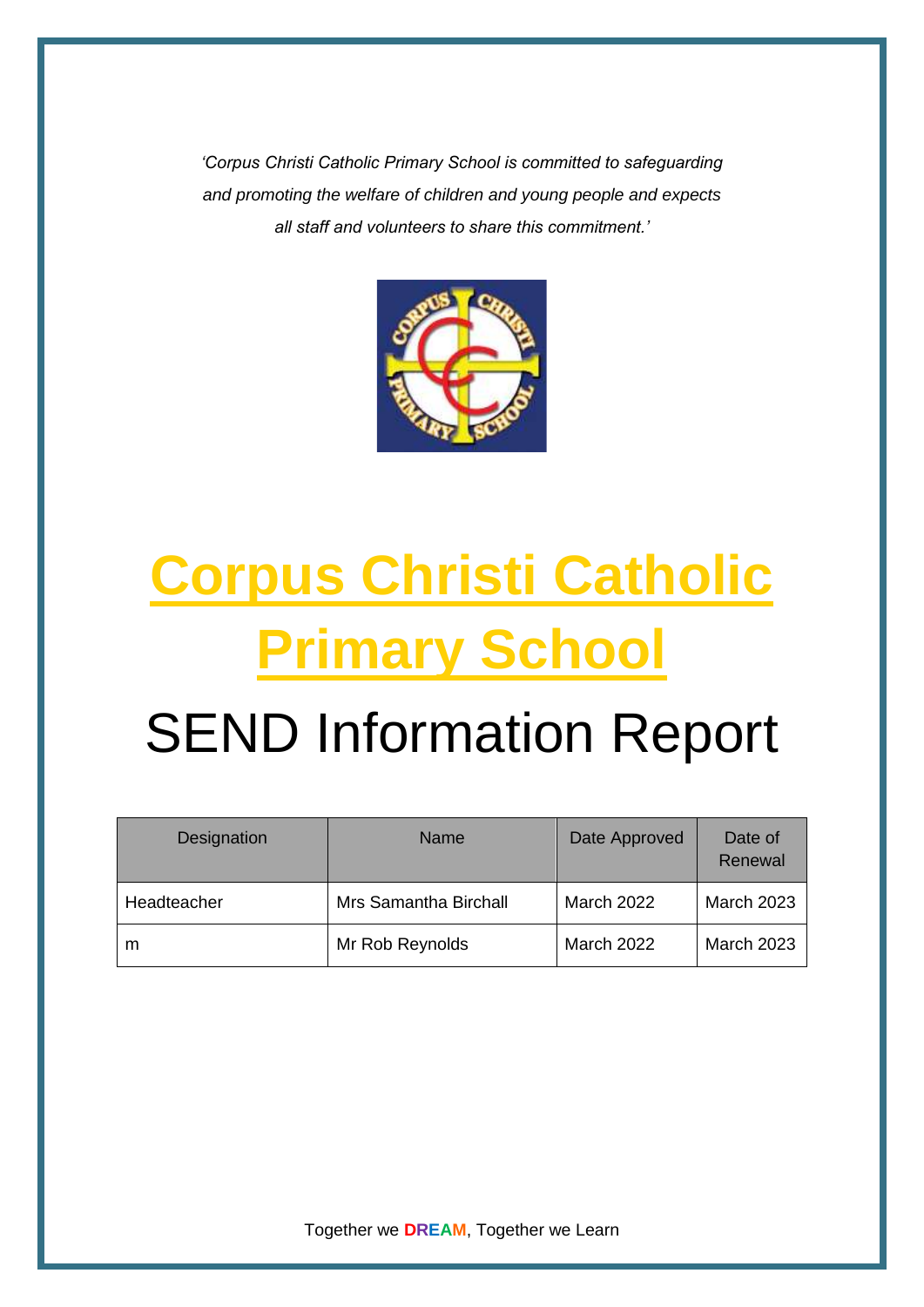# **SEND Information Report for Corpus Christi Catholic Primary School 2018-19**

# **Introduction**

Welcome to our SEND information report which is part of our Local Offer for learners with SEND. All governing bodies of maintained schools and maintained nursery schools, and the proprietors of academy schools have a legal duty to publish information on their website about the implementation of the governing body's or the proprietor's policy for pupils with SEND. The information published must be updated annually.

The four broad 'areas of need' are Communication and Interaction, Cognition and Learning, Social, Emotional and Mental Health, and Physical and Medical Needs.

Corpus Christi Catholic Primary School is a Mainstream setting.

The school does not have a designated specialist, special needs unit attached to the school.

# **What is the Local Offer?**

The Children and Families Bill, which came into force in 2014, requires Local Authorities to publish and keep under review information from services that expect to be available for children and young people with SEND aged 0-25, this is known as 'The Local Offer'.

The intention of the Local Offer is to improve choice and transparency for families. It will also be an important resource for parents in understanding the range of services and provision in the local area.

If you have specific questions about our 'Local Offer' please visit our website – <http://www.corpuschristirainford.co.uk/>Alternatively, if you think your child may have SEN please speak to their class teacher or contact Mrs Samantha Birchall, our SENCO, on 01744 678102.

At Corpus Christi Primary School we are committed to working together with all members of our school community. This local offer has been produced with pupils, parents/carers, governors, and members of staff. We would welcome your feedback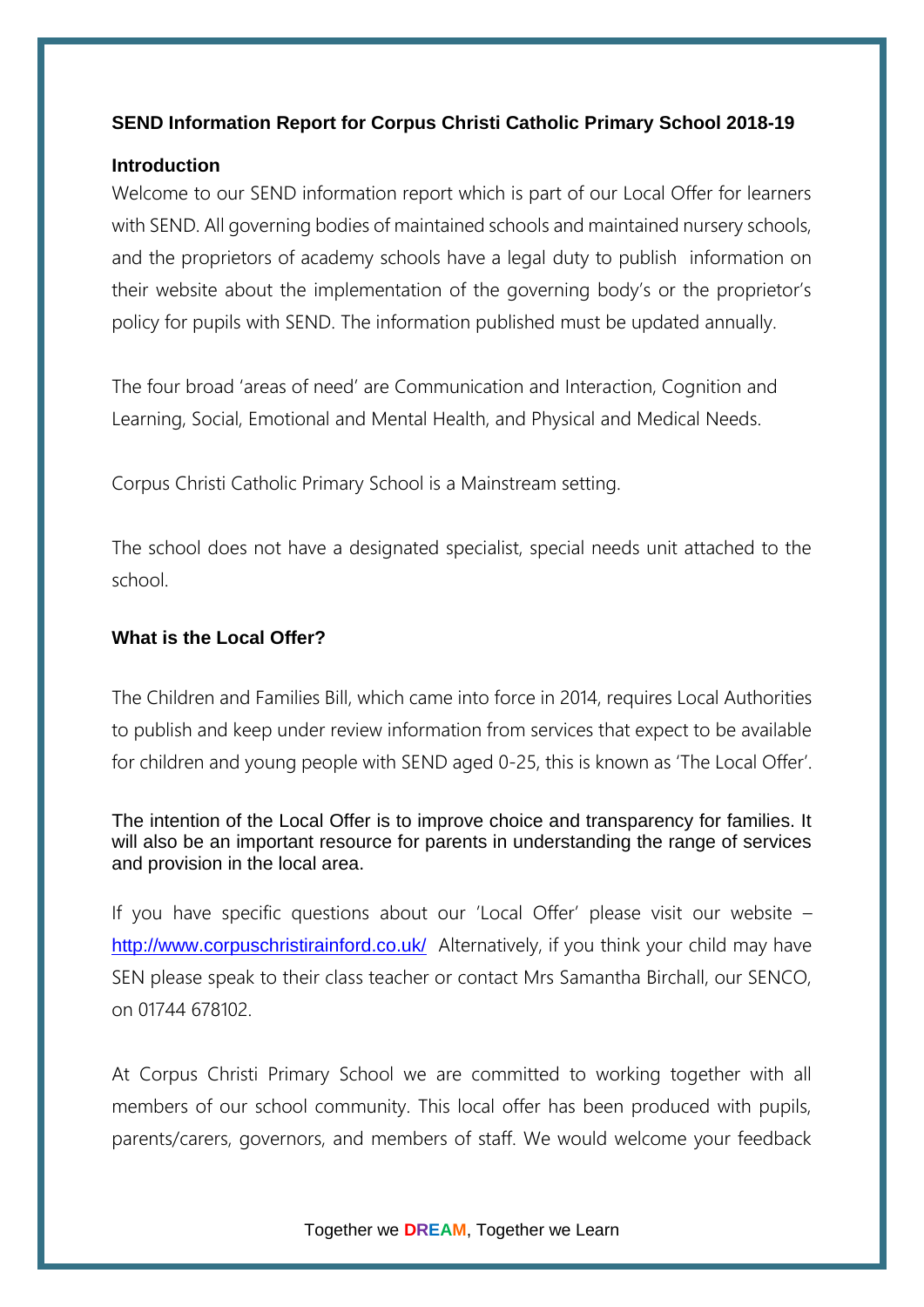and future involvement in the review of our offer, so please do contact us. The best people to contact this year are:

Mrs Denise Gibney: SEN Governor Mrs Samantha Birchall: Head teacher / SENDCo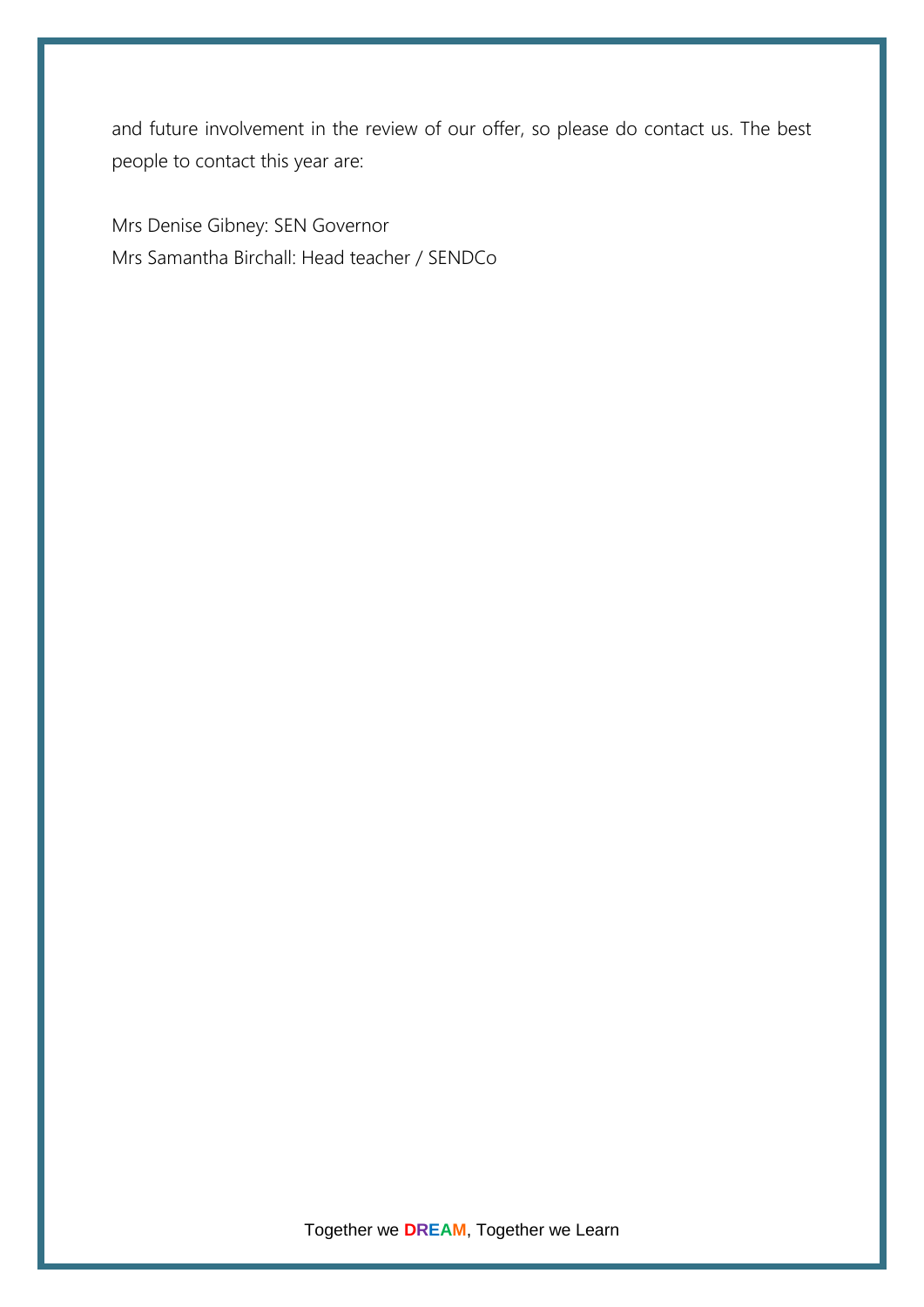#### **Our Approach to Teaching Learners with SEND**

At Corpus Christi Catholic Primary School we believe in participation for all. We want all adults and children to participate in learning and we celebrate all members of our community. We want to create an inclusive culture in our school and we aim to be more responsive to the diversity of children's backgrounds, interests, experience, knowledge and skills. We value high quality teaching for all learners and actively monitor teaching and learning in the school.

High Quality first teaching and additional interventions are defined through our personcentred planning approach across the school contributing to our provision management arrangements., These processes help us to regularly review and record what we offer all children or young people in our care and what we offer additionally. These discussions also serve to embed our high expectations amongst staff about quality first teaching and the application of a differentiated and personalised approach to teaching and learning. We make it a point to discuss aspirations with ALL our learners.

Underpinning ALL our provision in school is the graduated approach cycle of:



#### Assess:

Children are assessed against nationally set criteria to check their progress across all areas of learning/subjects. It is through this process that children who are not making expected progress are highlighted. Teachers and support staff platy a vital role in making expected progress are highlighted. Teachers and support staff play a vital role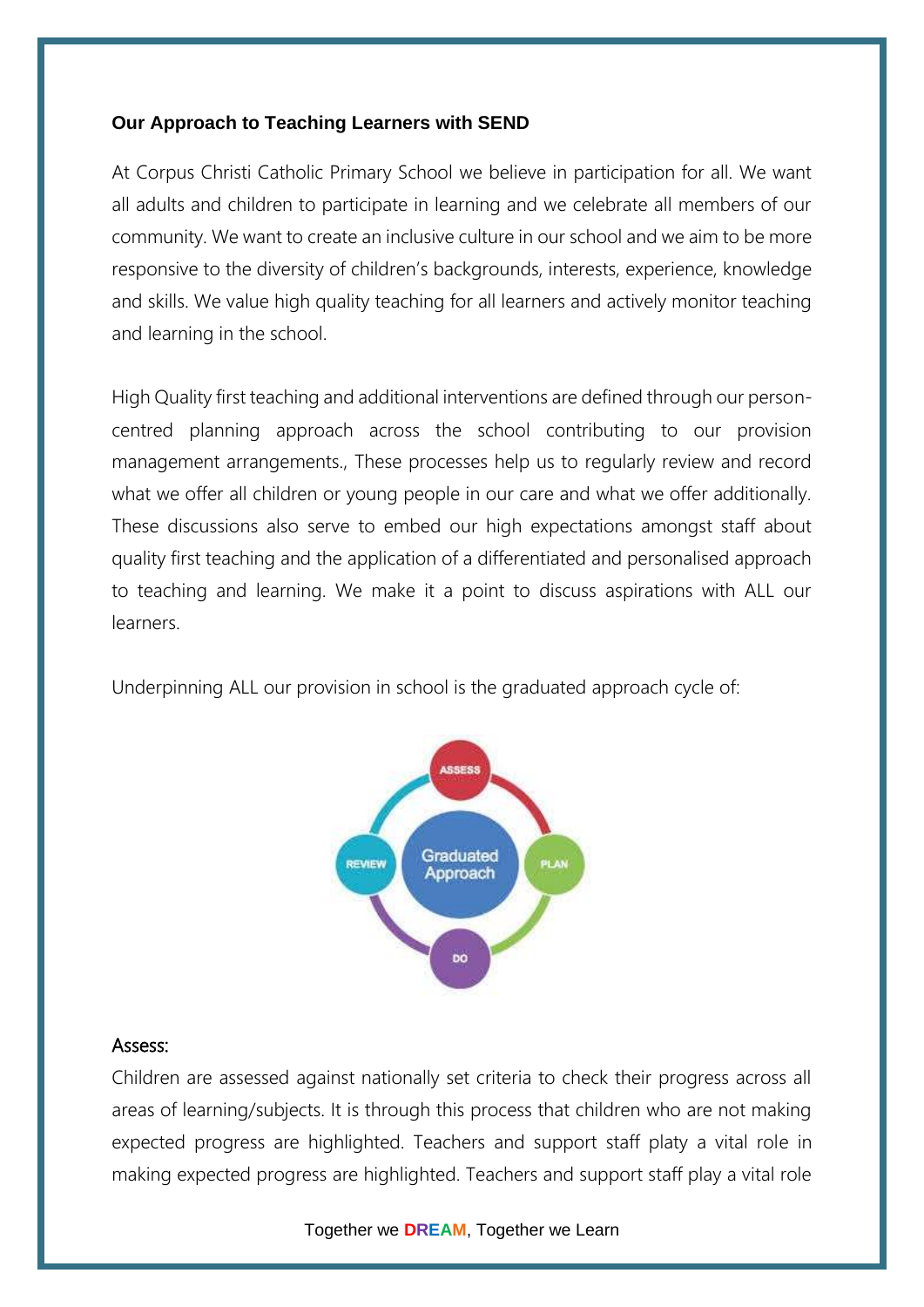in raising concerns about other barriers are highlighted. Teachers and support staff play a vital role in raising concerns about other barriers to learning, such as behavioural, social and emotional matters. Pupil Progress meetings, assessment data and tracking area all used to highlight such areas to track children's progress is continually used. If a child fails to make expected progress the next stage would be make use of school interventions and/or outside agencies.

### Plan:

Class teachers are responsible for planning and differentiating the curriculum for all children in their care. If it is felt appropriate, the SENCO and parents will also be involved in this process. If outside agencies have been involved, they may also give advice to staff and help to plan a programme of work.

### Review:

SLT and class teachers will continually review the progress of all children. The SENCO is responsible for tracking children's progress termly and will report to SLT and Governors. Any children who receive additional support/specific interventions will have a CAP Child Action Plan/Support Plan and this is reviewed termly in conjunction with the SENCO, parents and any outside agencies.

Having consulted with children, young people and their parents, all out additional provision (internal or external) is based on an agreed outcomes approach and these are discussed with the professionals that offer the support to your child/young person and hold both out internal/external providers and ourselves to account.

Our school improvement plan is about developing learning for all and details planned continued professional development (CPD) opportunities for all staff.

We aim to create a learning environment which is flexible enough to meet the needs of all members of our school community. We monitor progress of all learners and staff continually assess, ensuring that learning is taking place. Our whole school system for monitoring progress includes regular pupil progress meetings and staff engage in coaching and supervision.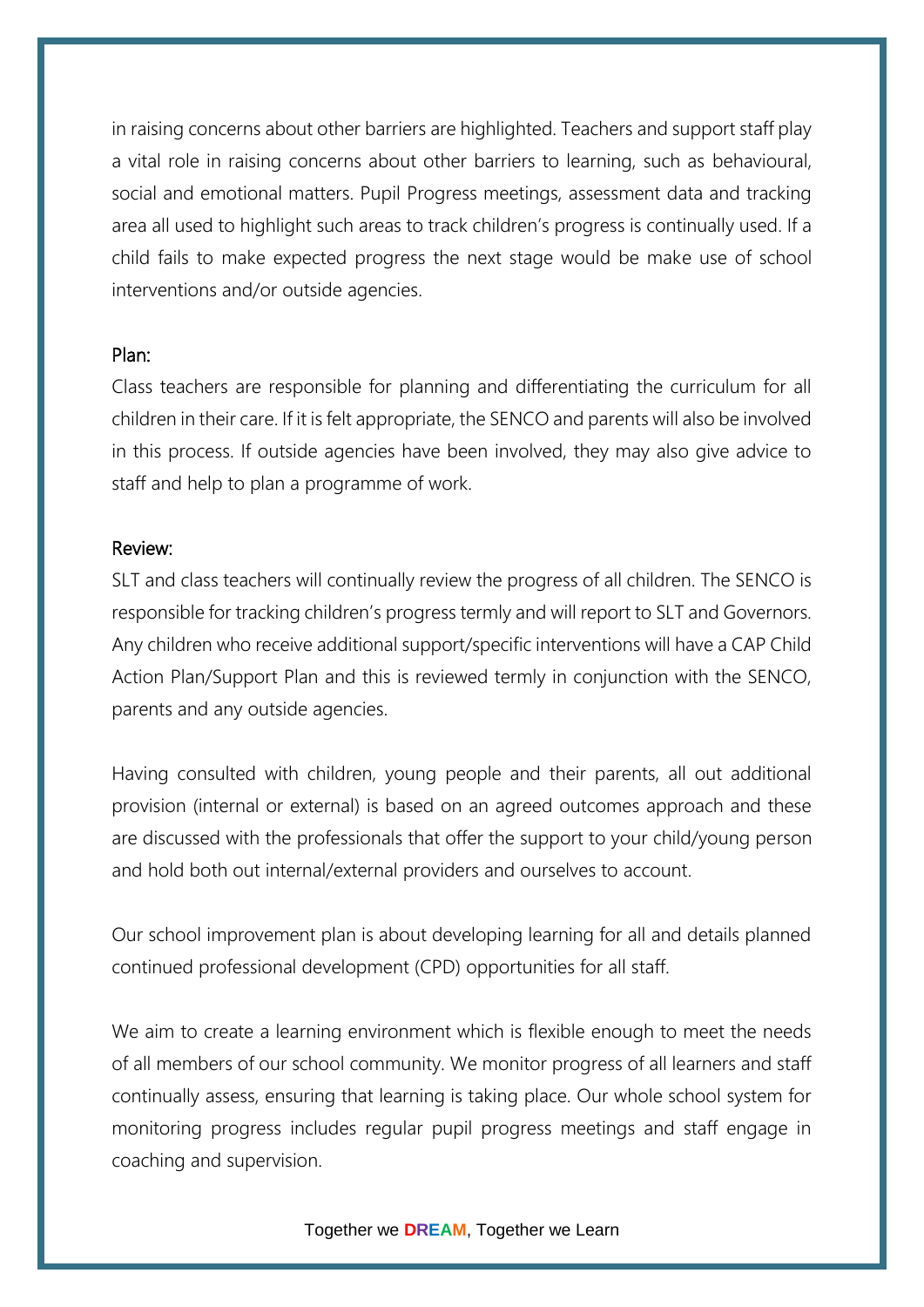#### **How we identify SEND**

At different times in their school career, a child or young person may have a special educational need. The Code of Practice defines SEN as:

**'A child or young person has SEN if they have a learning difficulty or Disability, which calls for special educational provision to be made for them.**

**A child of compulsory school age or a young person has a learning difficulty or disability if they:**

- **(a) have a significantly greater difficulty in learning than the majority of others of the same age: or**
- **(b) have a disability which prevents or hinders them from making use of educational facilities of a kind generally provided for others of the same age in mainstream schools or mainstream post-16 institutions.'**

If a learner is identified as having SEN, we will provide provision that is 'additional to or different from' the normal differentiated curriculum, intended to overcome the barrier to their learning.

Learners can fall behind in school for lots of reasons. They may have been absent from school, they may have attended lots of different schools and not had a consistent opportunity to learn. They may not speak English very well or at all, they may be worried about different things that distract them from learning. At Corpus Christi Catholic Primary School we are committed to ensuring that all learners have access to learning opportunities, and for those who are at risk of not learning, we will intervene. This does not mean that all vulnerable learners have SEN. Only those with a learning difficulty that requires special educational provision will be identified as having SEN.

Our SEN profile for 2020 2021, shows that we have 18% of children identified as having SEN. Four of the children identified as having SEN, has an Education Health and Care Plan with two further children currently undertaking the 20 week process for an Education Health Care Plan.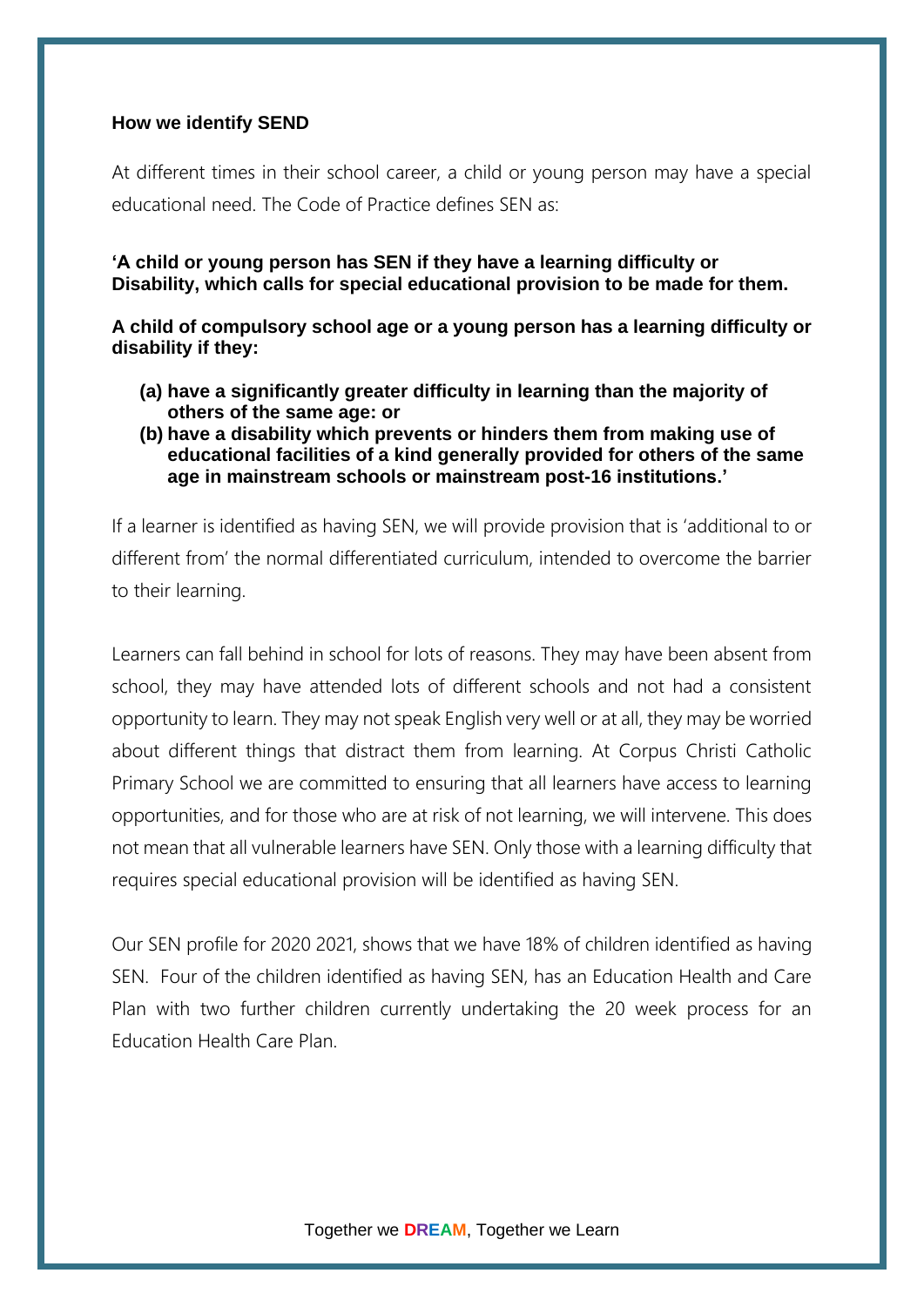# **Assessing SEN at Corpus Christi Catholic Primary School**

Class Teachers, support staff, parents/carers and the learner themselves will be the first to notice a difficulty with learning.

At Corpus Christi Catholic Primary School we ensure that assessment of educational needs, directly involves the learner, their parents/carer and of course their teacher. The Special Educational Needs Co-ordinator (SENCO) will also support with the identification of barriers to learning.

For some learners we may want to seek advice from specialist teams. In our school and local authority (LA) we have access to various specialist services. The school draws on a range of expertise from professionals within the LA and other external agencies. We work closely with services provided by the Area Health Authority, such as speech and occupational therapists. We also employ a large number of Classroom Assistants who deliver the interventions in the provision map as co-ordinated by our SENCO.

# **What we do to Support Learners with SEND at Corpus Christi Catholic Primary School**

Every teacher is required to adapt the curriculum to ensure access to learning for all children in their class. The Teacher Standards detail the expectations on all teachers, and we at Corpus Christi Catholic Primary School are proud of our teachers and their development.

Our teachers will use various strategies to adapt access to the curriculum, this might include using:

- Visual timetables
- Writing frames
- I-pads, lap top computers or other alternative recording devices
- Chunking information
- Positive behaviour rewards system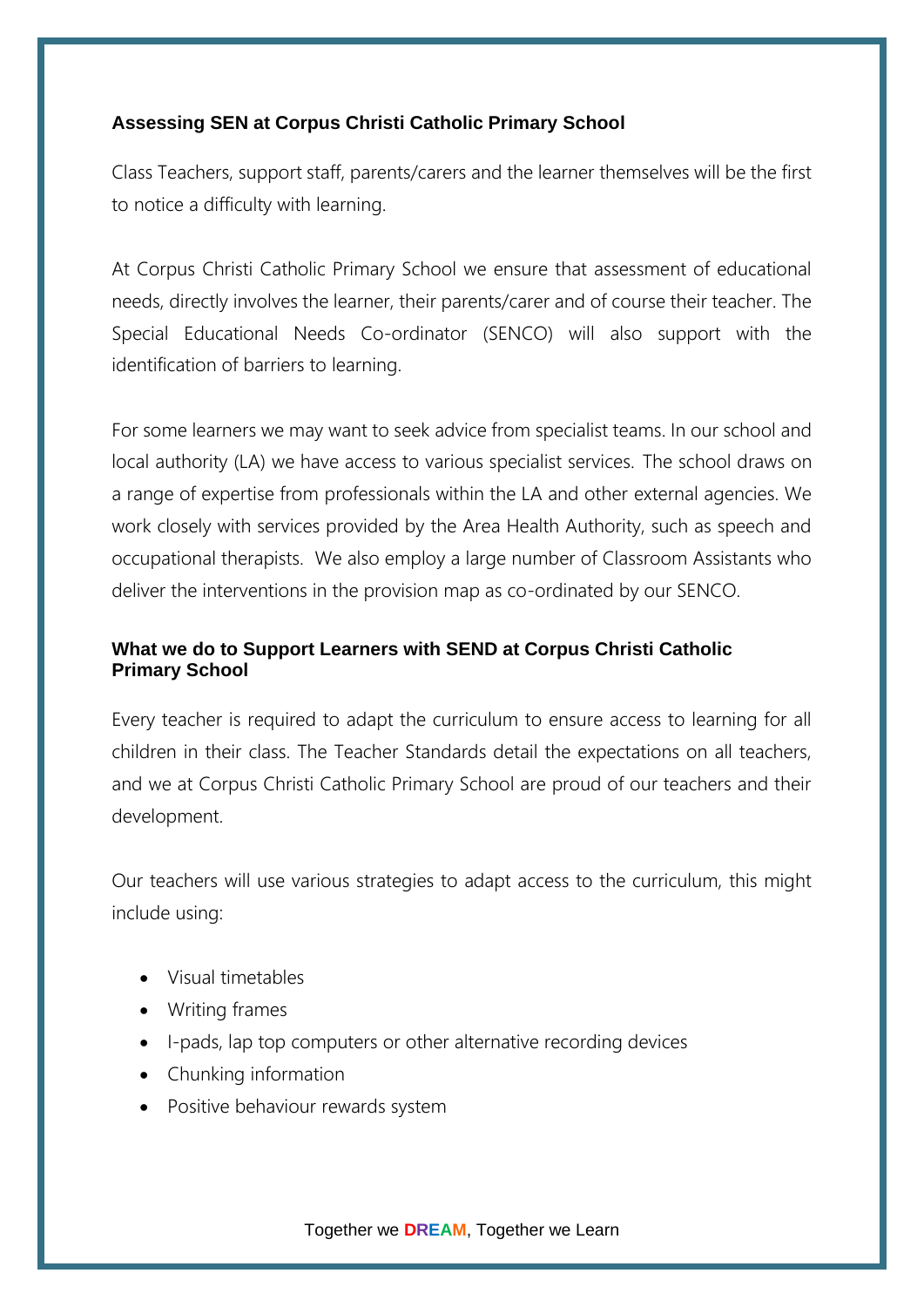Each learner identified as having SEND, is entitled to support that is 'additional to or different from' a normal differentiated curriculum. The type of support is dependent on the individual learning needs, and is intended to enable access to learning and overcome the barrier to learning identified. This support is described on a provision map, which although does not detail the individual learner names, describes the interventions and actions that we undertake at Corpus Christi Catholic Primary School to support learners with SEND across the year groups.

Where appropriate, the school involves outside bodies in meeting children's special educational needs. Parents are fully consulted and involved when the support of external agencies is sought. Parents receive reports about the attainment and progress of their children and there are opportunities to discuss a child's progress and attainment with their teacher.

We modify the provision map regularly, and it changes every year, as our learners and their needs change.

# SEN Needs:

Children and young people's SEN are generally thought of in the following four board areas of need and support:

# 1. Communication and interaction

Some children in the school may have visual timetables and may make use of PECS symbols. Children who are having specific communication difficulties may work with a Speech Therapist or with Tas under recommendations of the S&L therapist. They have regular contact with the school and come into the setting to undertake assessments. Reports are passed on to the class teacher, any specific TA/s, SENCO and parents. Children who have severe communication difficulties may be discussed at the school's SEND planning meeting, if it is deemed necessary a Neurodevelopmental Pathway referral form may be started, this can only happen if the child has been discussed at 2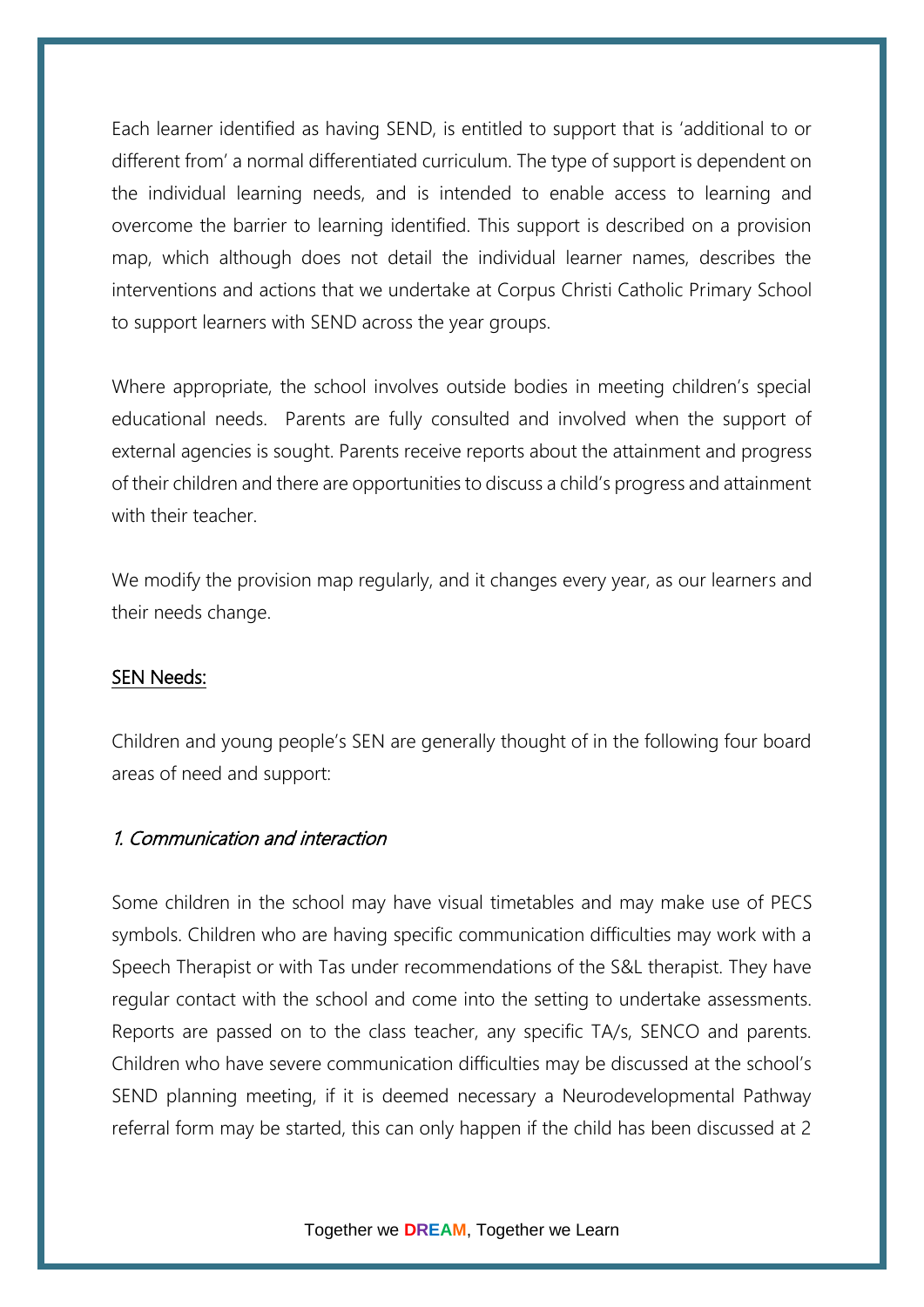previous SEND meet5ings and the panel think it is appropriate. Parents will always be updated with the progress.

# 2. Cognition and Learning

Class teachers will plan work/activities for their pupils. They will differentiate the curriculum to take account of different learning styles, interests, abilities. Support staff will support the teachers in enabling children with SEN to have access to an appropriate curriculum and deliver interventions to close the gap for children experiencing difficulty.

# 3. Social, emotional and mental health

Children are supported first and foremost by their class teacher and TA. If a child is displaying severe Mental Health concerns or they display suicidal ideation with the agreement of the parents, further support would be sourced from CAMHS. If cases aren't as severe as this, some support can be sourced from Barnardo's.

# 4. Sensory and/or physical needs

Class teachers plan and differentiate the curriculum to ensure all children are able to participate. The learning environments may be adapted to take into account an individuals needs and specialist equipment and resources may be sourced.

If necessary we welcome physiotherapists and occupational therapists into our school to work with the children and/or provide advice.

# **Emotional and Social Development**

All children, including those with special educational needs are given appropriate pastoral care and support to ensure that they thrive in school. Individual teachers and members of staff are designated to provide pastoral care and support for every pupil including those with special educational needs. All pupils are listened to and the antibullying policy is strictly enforced.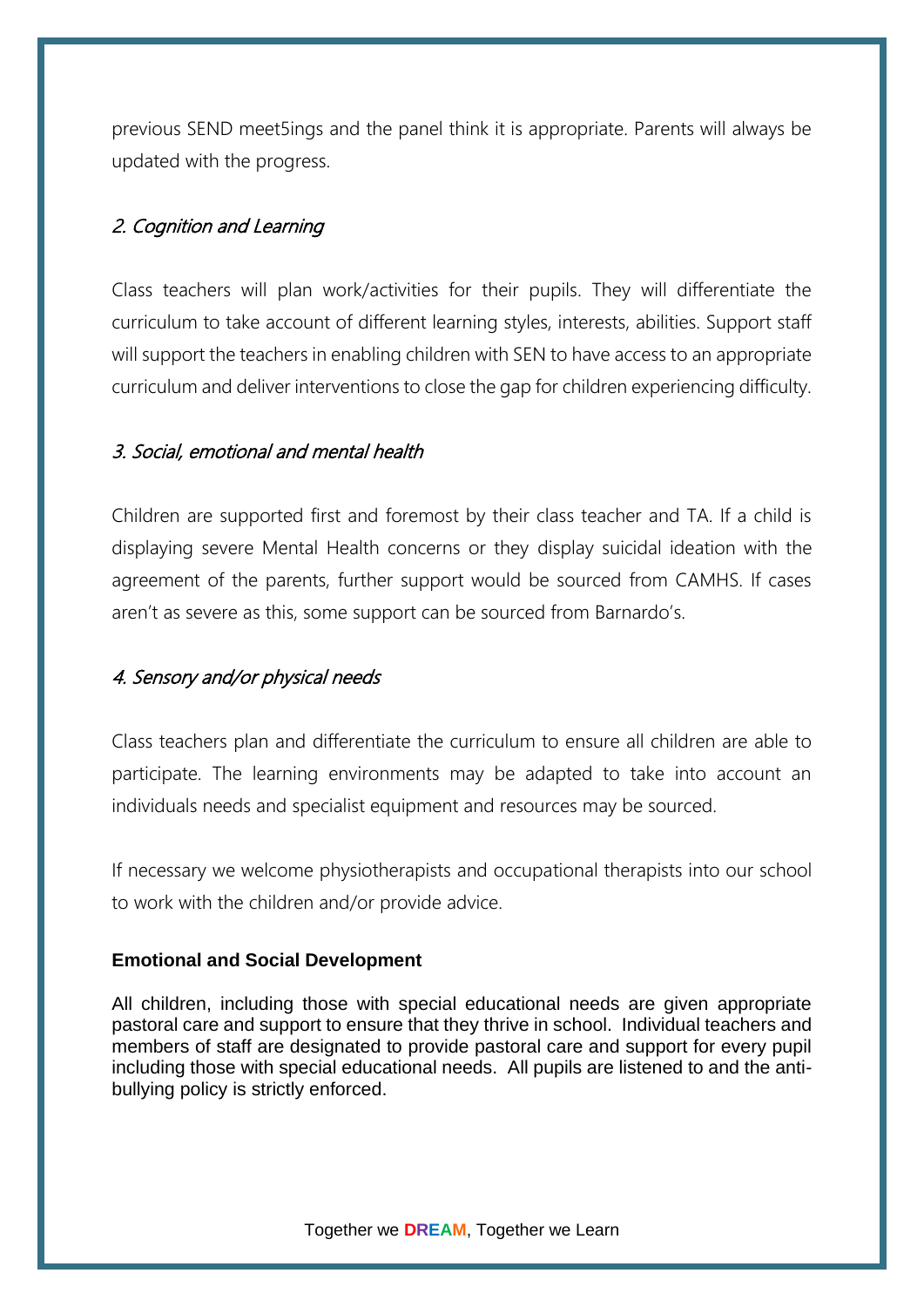### **Accessibility**

The school has modified the building to allow appropriate access for children and others with disability. Current facilities include a disabled toilet.

The governing body has an accessibility plan with designated funding from the school budget.

### **How do we Find Out if this Support is Effective?**

Monitoring progress is an integral part of teaching and leadership Corpus Christi Catholic Primary School and the school continuously assess the progress and achievement of all children including those with special educational needs in line with the school's assessment policy and strategy. Parents/carers, pupils and staff are fully involved in reviewing the impact of interventions for learners with SEN. We follow the 'assess, plan, do, review' model and ensure that parents/carers and children are involved in each step. Before any additional provision is selected to help a child, the SENCO, teacher, parent/carer and learner, agree what they expect to be different following this intervention. A baseline will also be recorded, which can be used to compare the impact of the provision.

Children, parents/carers and their teaching and support staff will be directly involved in reviewing progress. This review can be built in to the intervention itself, or it can be a formal meeting held at least once a term, where we all discuss progress and next steps. If a learner has an Education Health and Care Plan (EHC plan,) the same termly review conversations take place, but the EHC plan will also be formally reviewed annually.

The SENCO collates the impact data of interventions, to ensure that we are only using interventions that work. Progress data of all learners is collated by the whole school and monitored by teachers, senior leaders and governors.

# **Other Opportunities for Learning**

All learners should have the same opportunity to access extra-curricular activities. At Corpus Christi Catholic Primary School in 2020 2021, we are offering a range of additional clubs and activities. We are committed to making reasonable adjustments to ensure participation for all.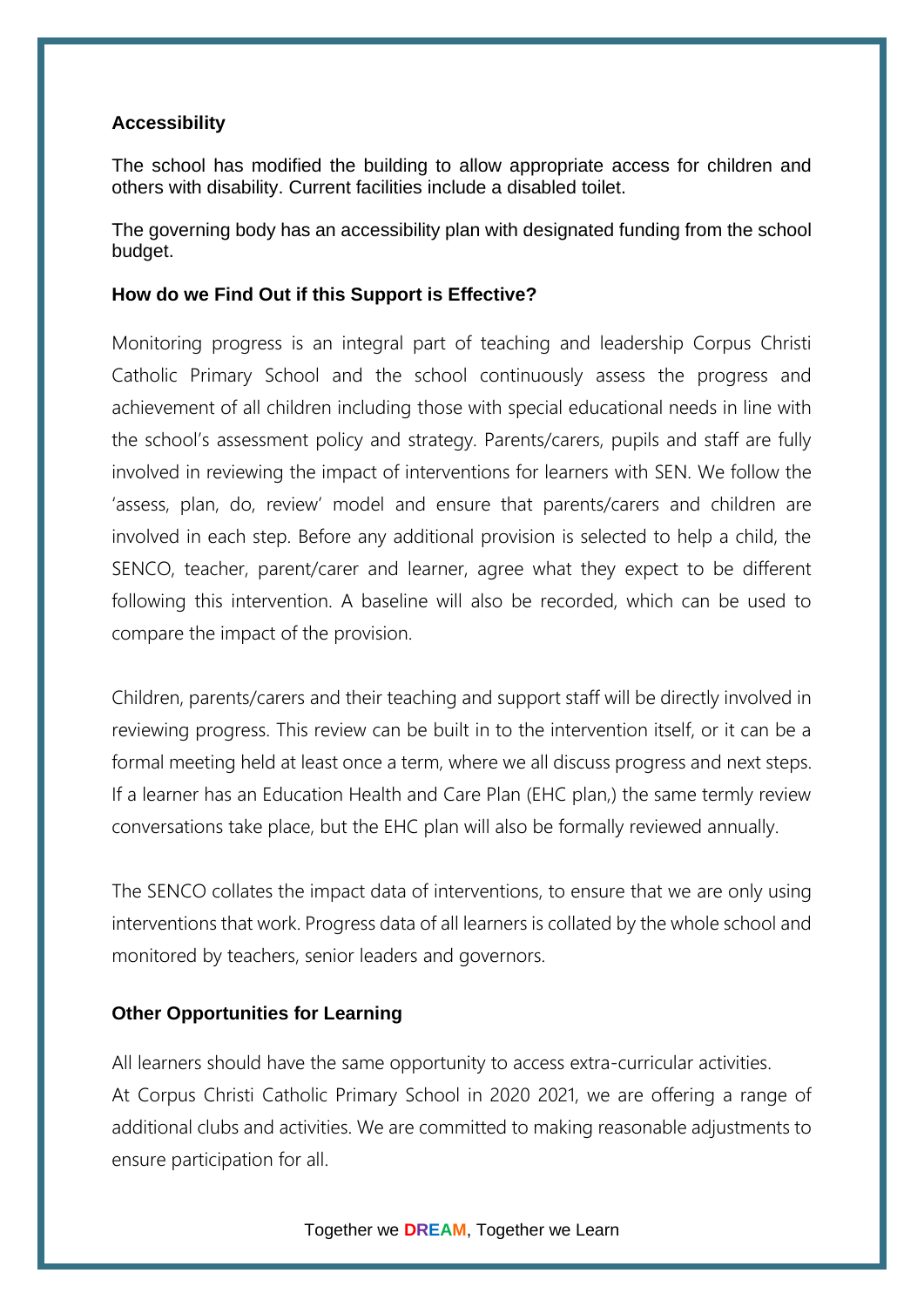All staff at Corpus Christi Catholic Primary School have had training on the Equality Act 2010 and are due further training once our new Equality Policy has been ratified by the Archdiocese. This legislation places specific duties on schools, settings and providers including the duty not to discriminate, harass or victimise a child or adult linked to a protected characteristic defined in the Equality Act and to make 'reasonable adjustments.' The Equality Act 210 definition of disability is:

### *"A person has a disability for the purposes of this Act if (s)he has a physical or mental impairment which has a substantial and long-term adverse effect on his ability to carry out normal day-to day activities." Section 1(1) Disability Discrimination Act 1995*

This definition of disability in the Equality Act includes children with long term health conditions such as asthma, diabetes, epilepsy, and cancer. Children and young people with such conditions do not necessarily have SEN, but there is a significant overlap between disabled children and young people and those with SEN. Children and young people may therefore be covered by both SEN and disability legislation.

In-service training in special educational needs is provided to all staff and the SENCO is given opportunities to attend specialist training and cascades information to the staff. Where specialist outside expertise is required the school liaises with appropriate agencies.

# **Funding for SEND**

Corpus Christi Catholic Primary School receives funding directly to the school from the Local Authority to support the needs of learners with SEN.

# **Preparing for the next step**

Transition is a part of life for all learners. This can be transition to a new class in school, having a new teacher, or moving on to another school, training provider or moving in to employment. Corpus Christi Catholic Primary School is committed to working in partnership with children, families and other providers to ensure positive transitions occur.